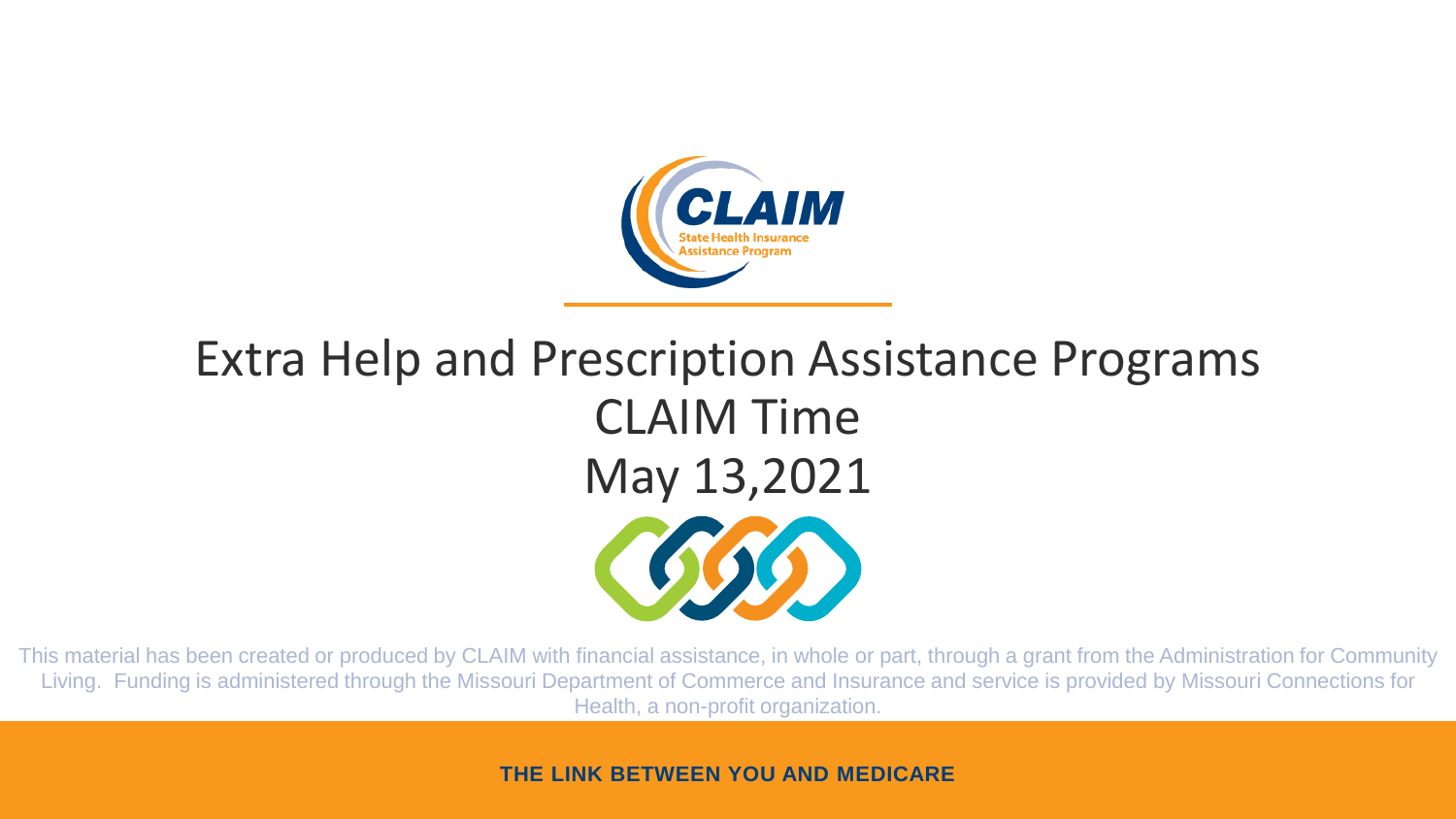#### Today's Presenters

Judy Keseman, Outreach Coordinator, Region 3 Liaison Contact Information: [jkeseman@MoConnectionsForHealth.org](mailto:jkeseman@MoConnectionsForHealth.org)

CDuane Thran, CLAIM Volunteer CContact Information: [dthran@missouriclaim.org](mailto:dthran@missouriclaim.org)

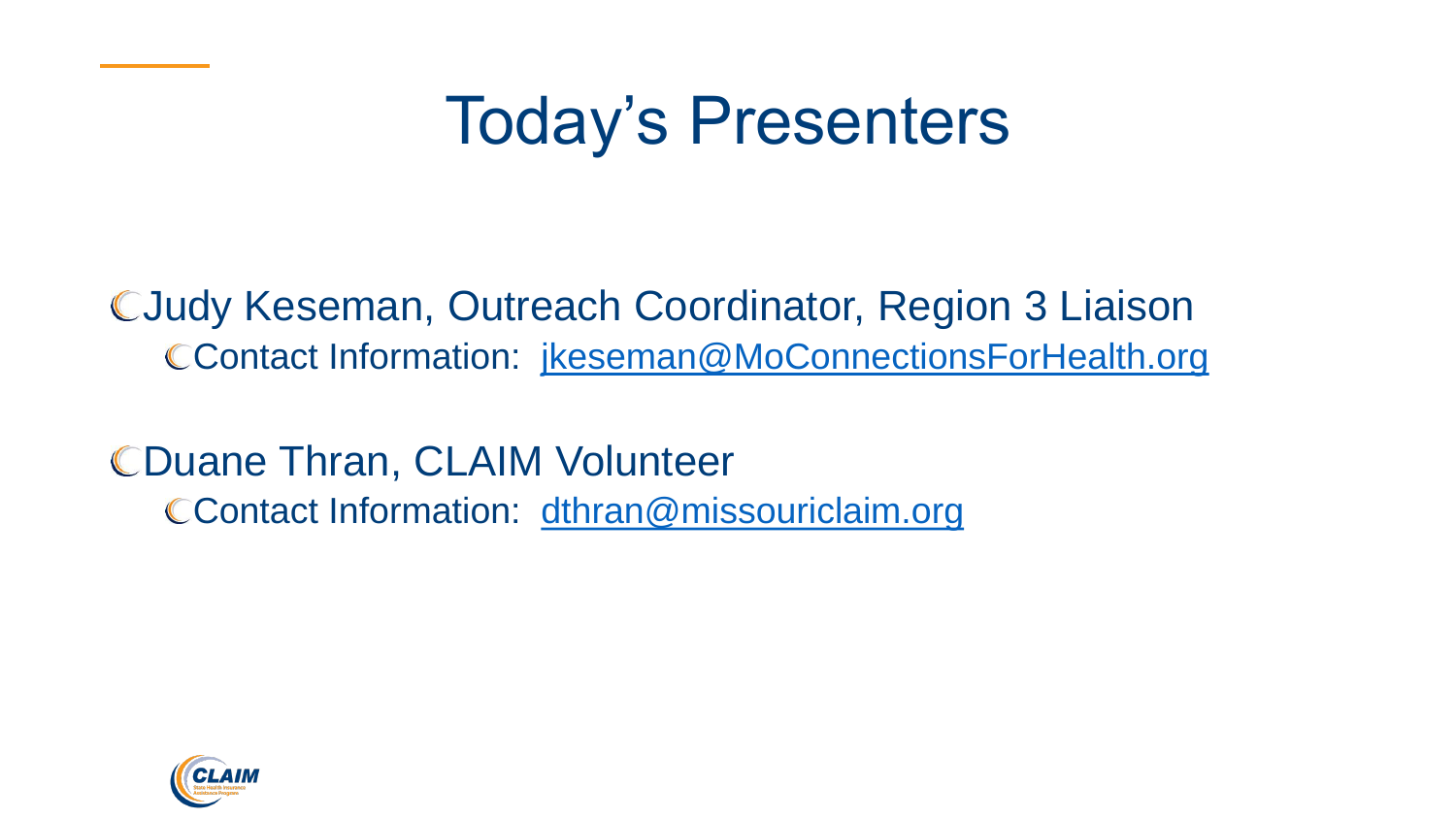### Today's Discussion

#### Part 1

- **CMIPPA Grant Content**
- **CChallenges**
- Volunteer Tools
- **CBeneficiary Needs**
- **COutreach**
- Results: Oct 2020 April 2021
- **CTrusted Resource**

#### Part 2

- Why use Prescription Assistance Programs
- Types and Descriptions of Assistance Programs
- Available and recommended tools
- **CFundfinder**
- **CCounseling Tips**

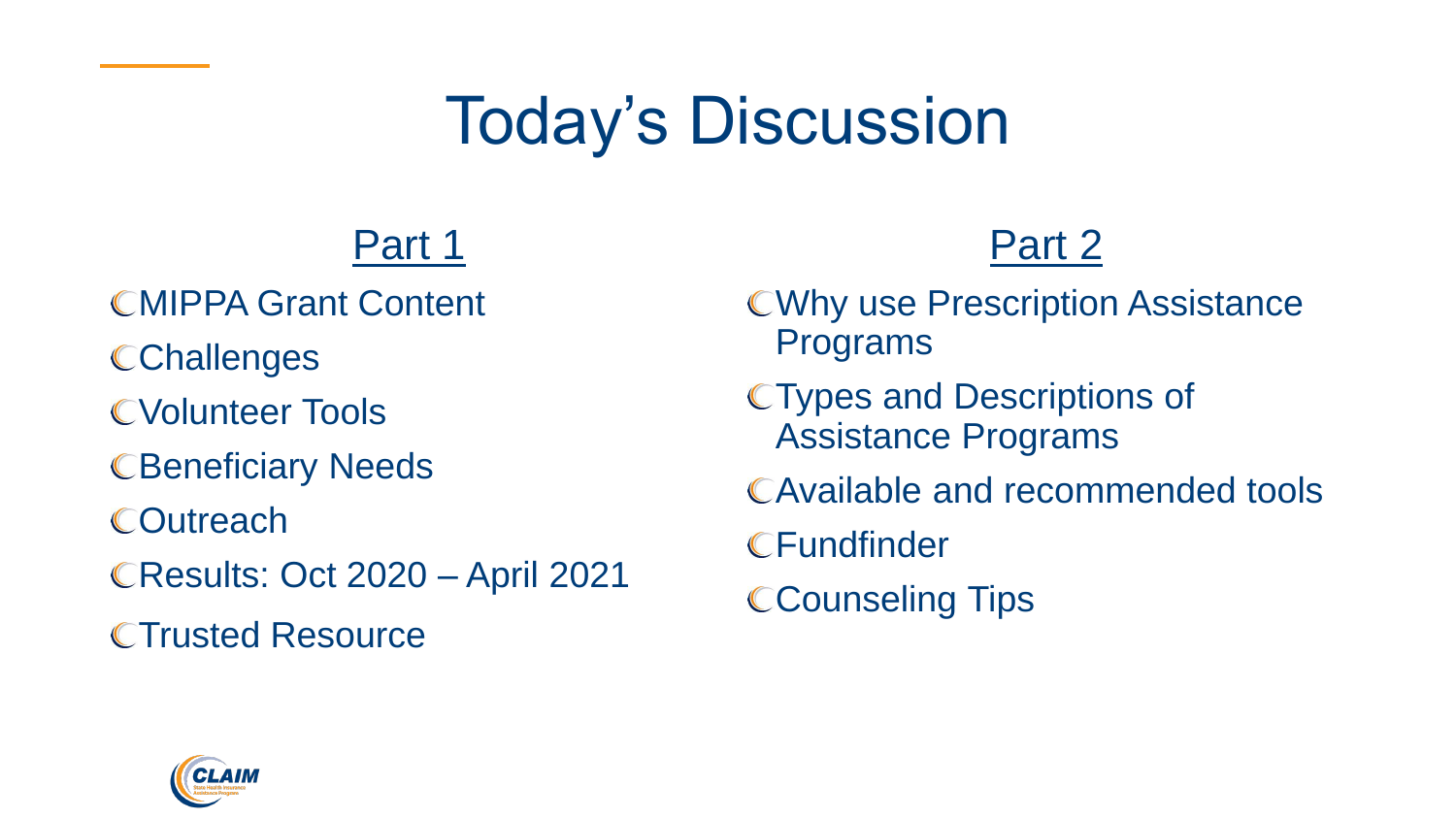### MIPPA Grant Opportunities

CRural and income challenged areas Part D **LIS** CMSP Prevention and Wellness Benefits

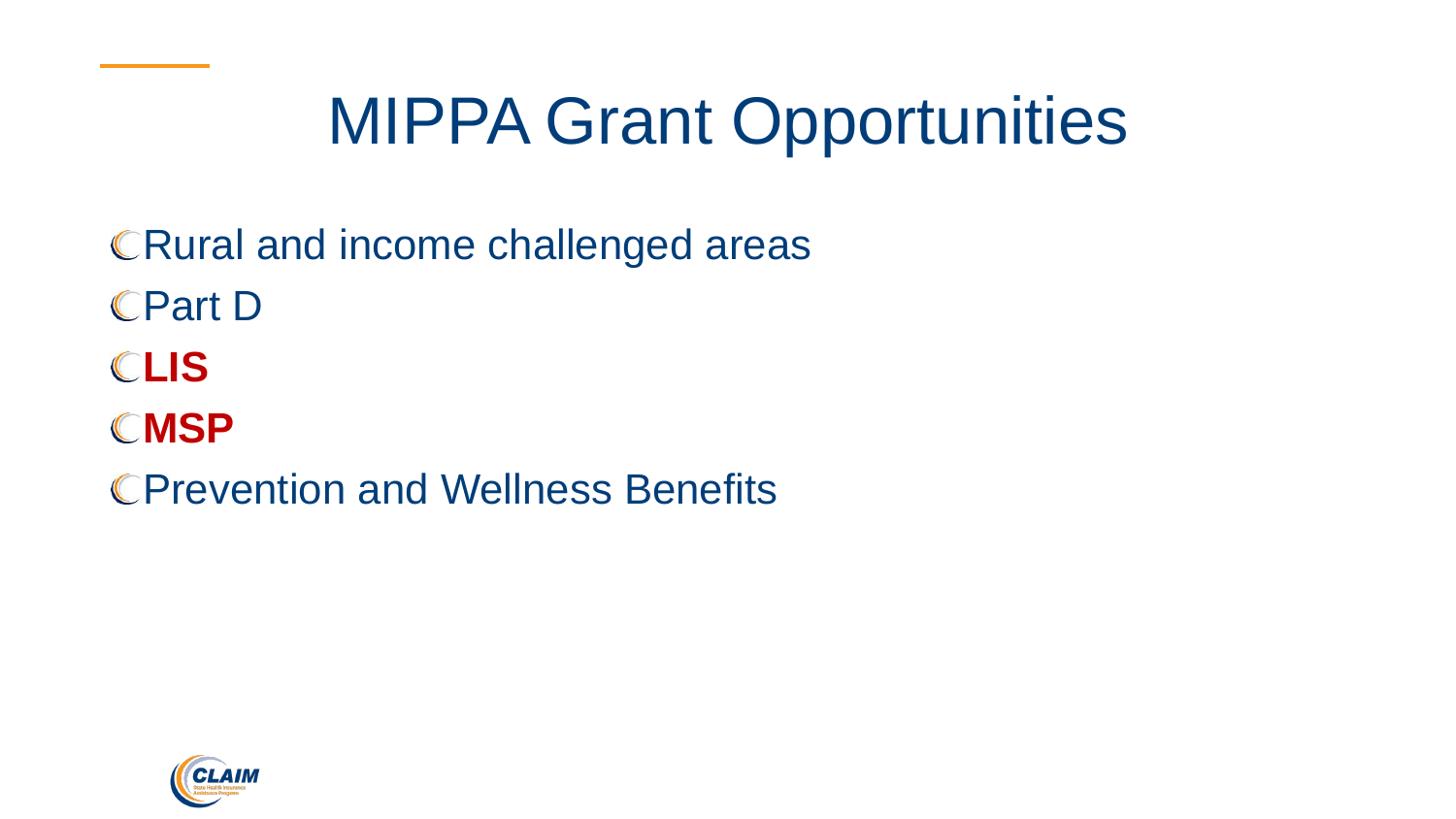### "2020"Challenges

#### CChallenges with COVID-19

- **CHappened with no notice**
- Offices close-services suspended perhaps or modified
- Constant scramble to respond to everything-work, clients, personal lives
- Viable recovery plans
- *Will continue as challenge 2021 & possibly into 2022*
- Outreach suffered
	- Presentations and Booths cancelled March December
	- Performance Measures not met

#### What did we learn?

Flexibility, fast planning, process changes could be adjusted Face to Face while ideal is not the only way to deliver services CCreativity and thinking out of the box are good skills to have *Hybrid look for 2021 and possibly into 2022* CLAIM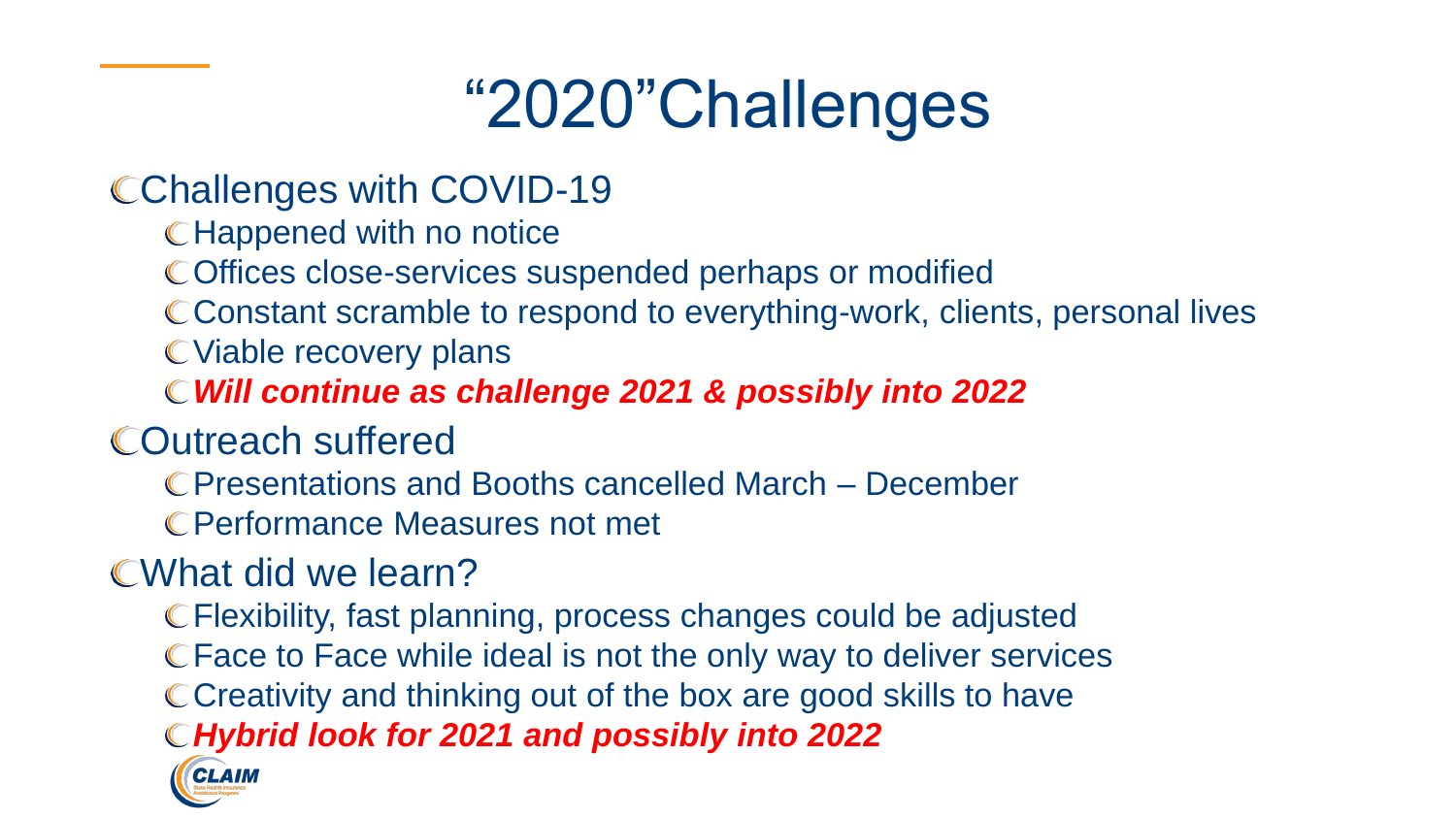### Volunteer Support Tools – LIS/MSP

#### Tools & Resources

- Brochure
- C Tip Sheet
- Volunteer Website Material
- C Stretching Your Medicare Dollars PP
- C IVT, Monthly CLAIM Time, Spring & Fall Education, all with LIS and MSP information included

Other Tools & Resources Needed? CCHAT Box, what you need Email to Judy with cc to your RL

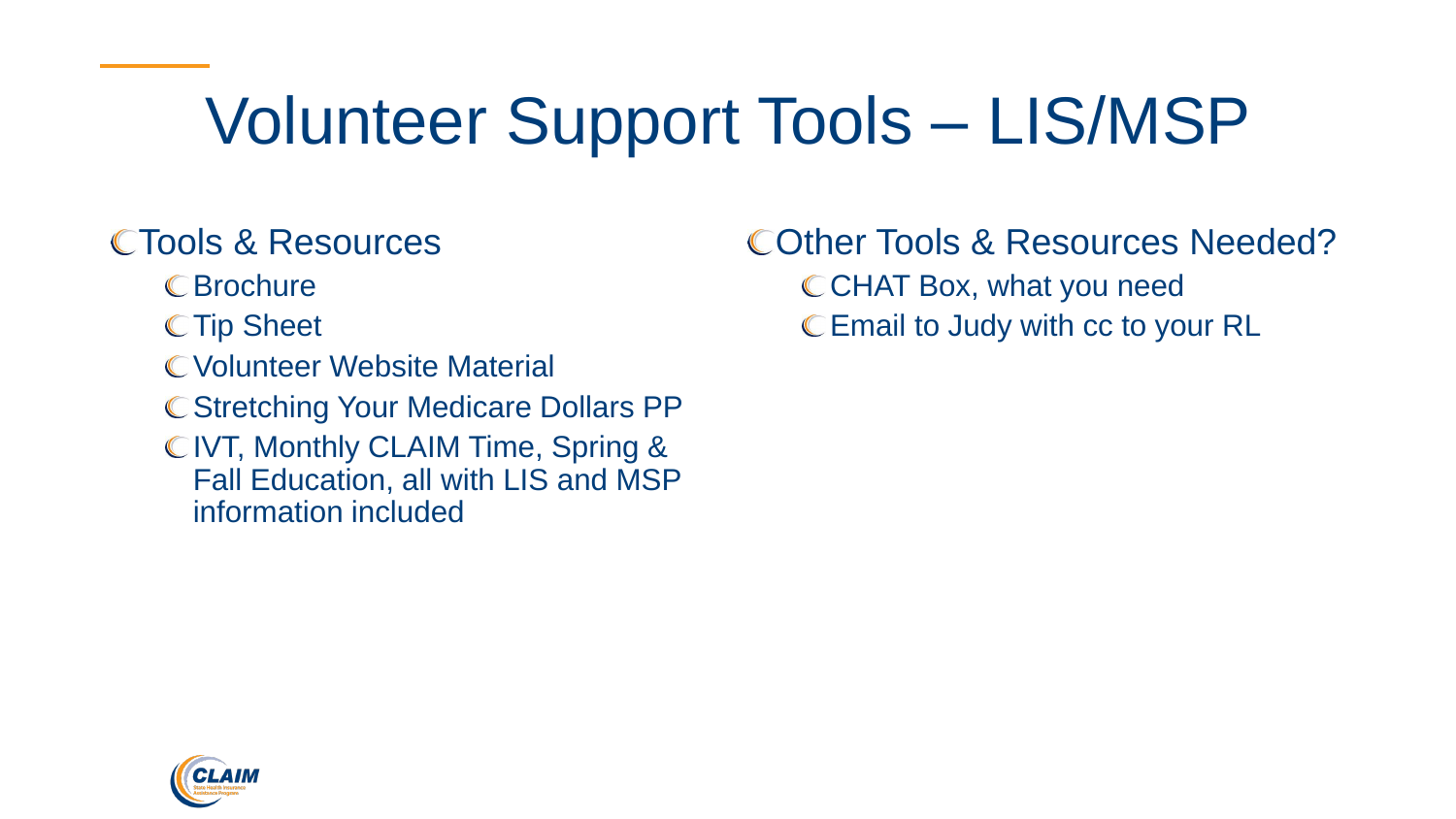### **Beneficiaries**

#### "What Seniors Want":

Financial Security

#### **CSometimes Fears of Seniors:**

- Who is a Trusted Source for information and where are they located
- What help is available & do I qualify
- Uncomfortable asking for help
- C Not enough money to pay for all my needs
- CCHAT BOX additional fears or email Judy w cc to RL

#### What Seniors Need:

- C Information, in general
- C Contact information for Trusted **Resource**
- Easy to understand educational material
- C Comfortable conversation
- C Knowledgeable counselor
- Ability to stay in contact year round
- CCHAT BOX "other volunteer needs" or email Judy w cc to RL

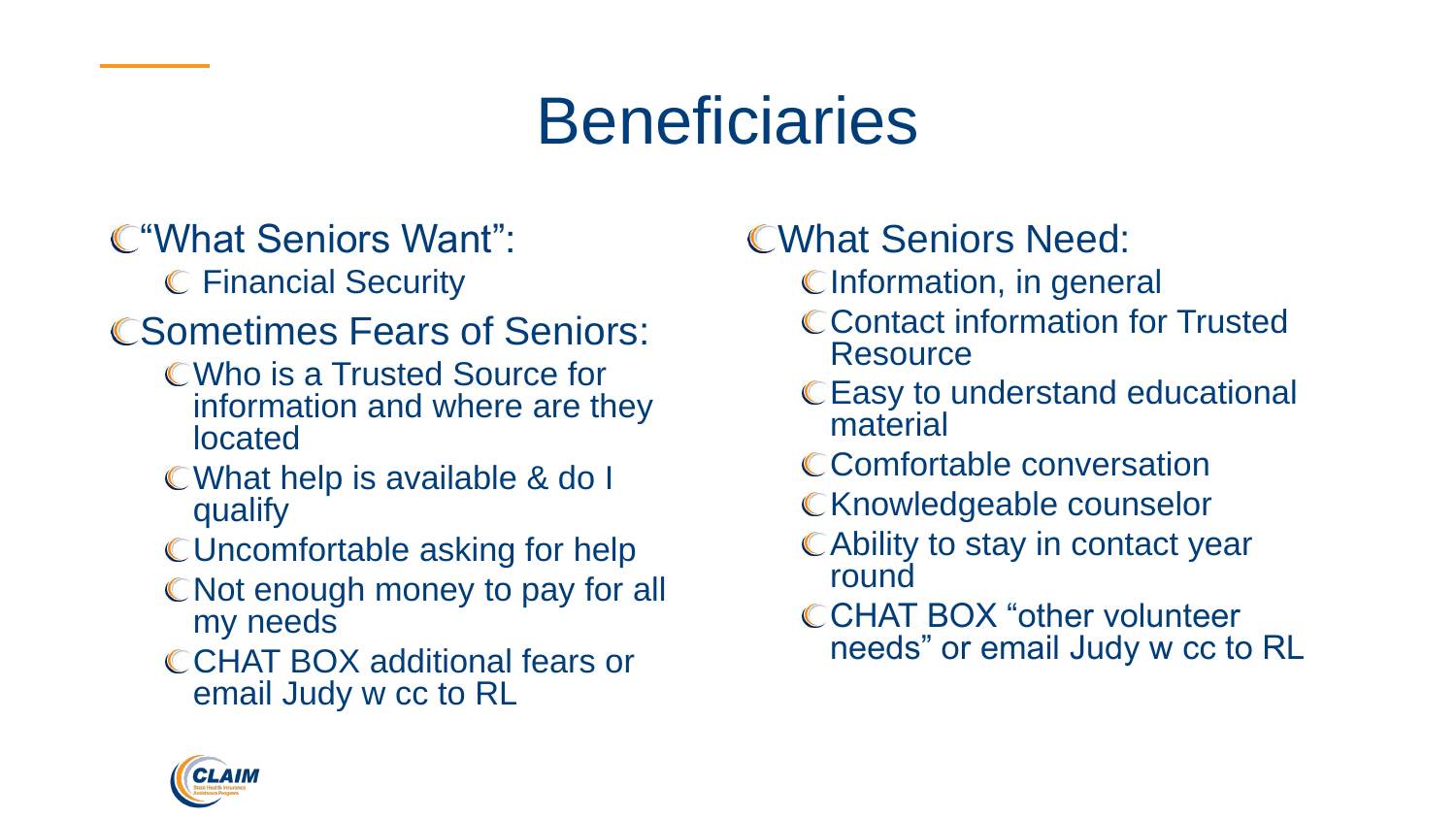### Outreach Purpose

Quite simply, outreach is "reaching out" into a community through various "approaches" to inform the public of

- Who you are
- What services you provide
- How to contact you
- C In hopes of becoming their "go to" for your services.
- C Outreach is enhancing a reputation.
- Outreach is the foundation from which results occur.
- CIt is a branding of logo recognition with trusted service delivered.
- Outreach takes strategy, plan, repetition, and never give up attitude.

C Trusted Resource

C Results in return of clients and their referrals!

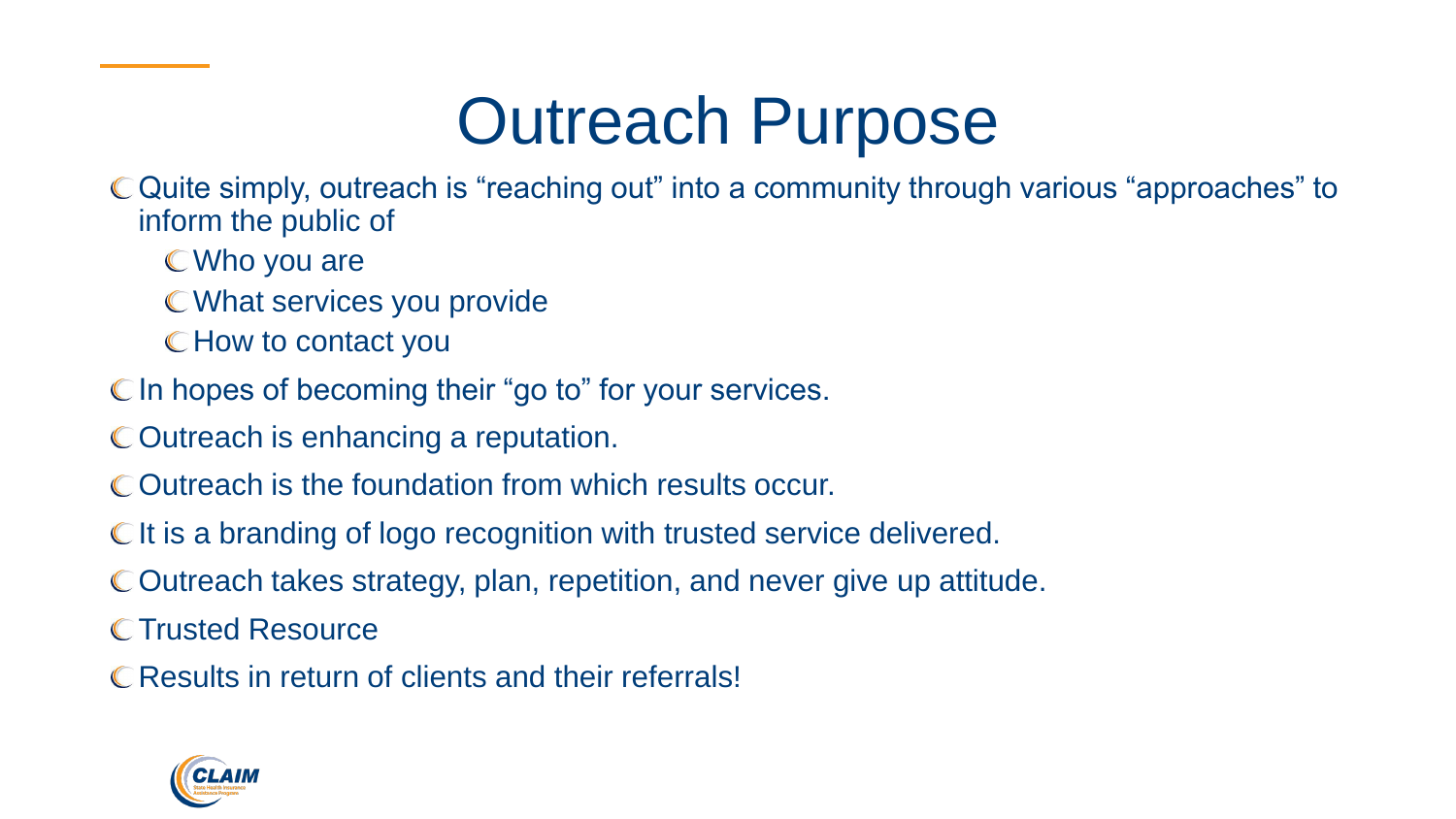#### Outreach Impacts...



**CCalls to Call Center CReferrals to Counselors CContacts & Screenings** CBeneficiary health & healthcare \$'s

CAmount of data collected in STARS and reported at local,<br>state and national level

CVolunteer certification

**CCall Center and AEP Exit** Survey results for continuous improvement

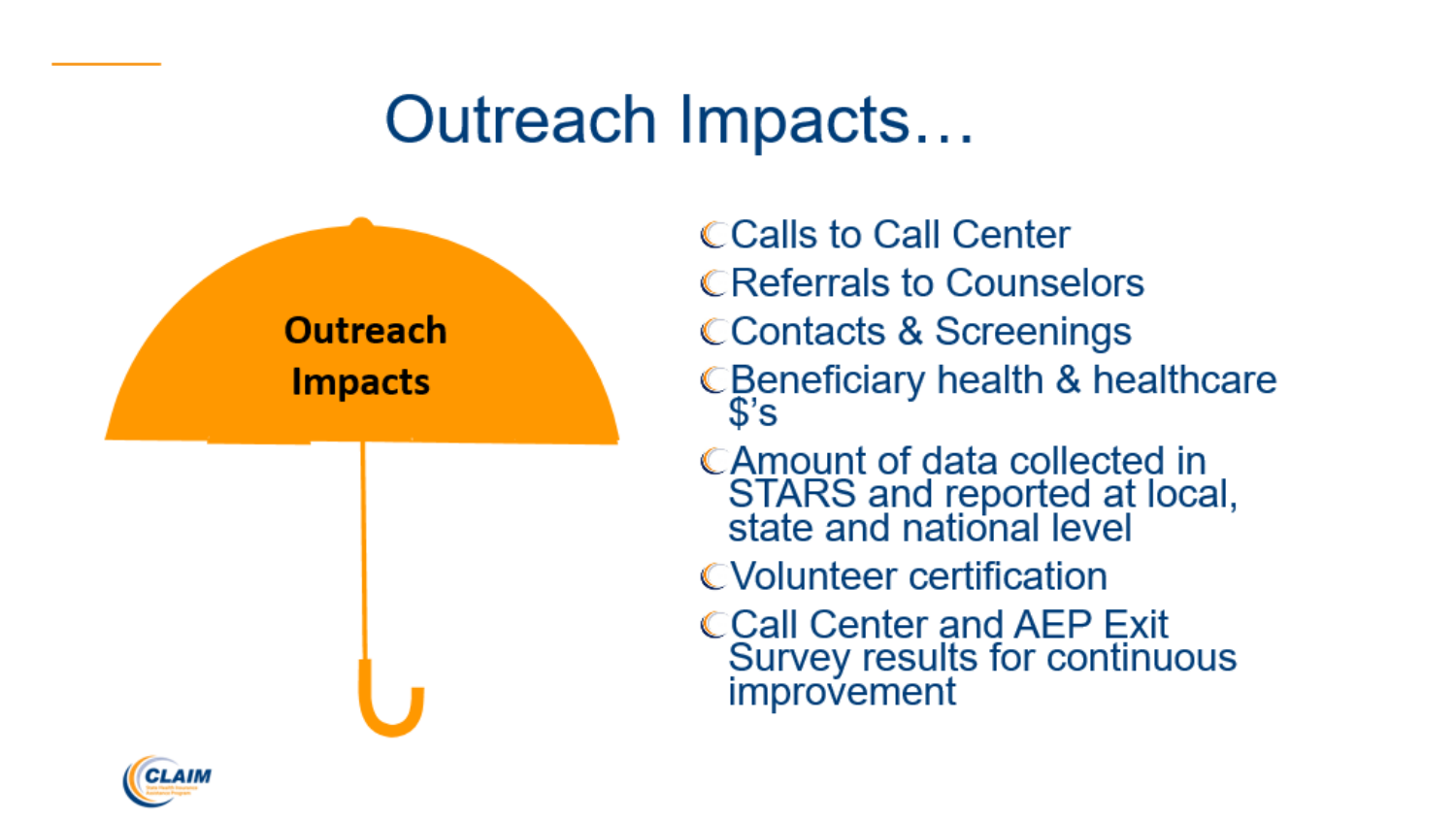## Outreach Activity for LIS/MSP--Examples

- Facebook
- Website
- C Community Education
- **C** Medicare Minutes
- C Speakers Campaign
- Daily Call Center Mailings
- C Medicare 101 Presentations
- **C Stretching Your Medicare Dollars**
- C County Resource Group Meetings
- C Speaking engagements for organizations
- Distribution of Material, Mailings
- Radio/TV
- AEP

Others—Check documentation of Presentations and Media SHIPTA STARS Manual

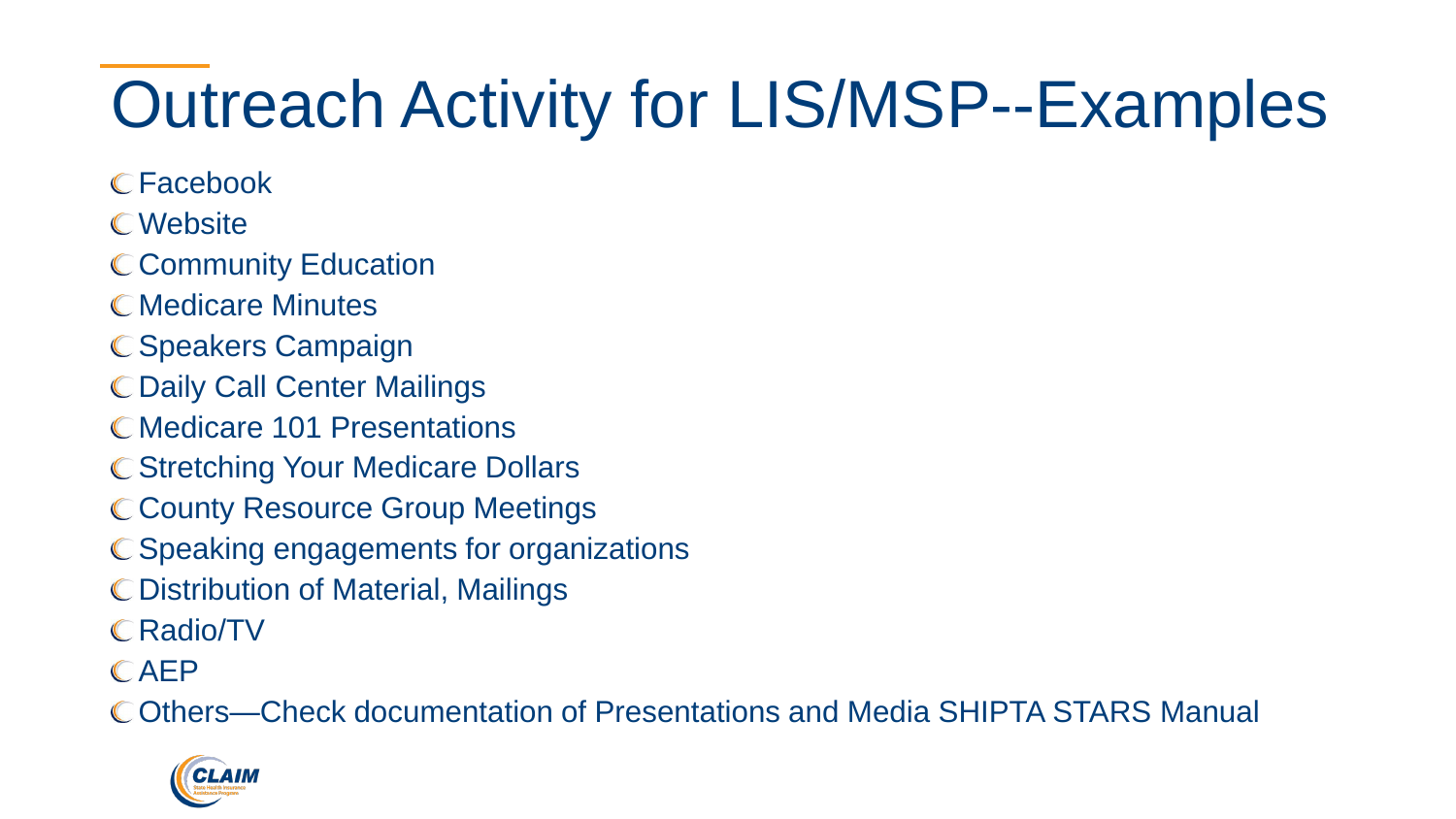### Results: October 2020 – April 30 2021

| <b>Category</b>                                 | <b>MIPPA Contacts</b> | # Applications |
|-------------------------------------------------|-----------------------|----------------|
| LIS/MSP                                         | 8,191                 | 607            |
|                                                 |                       |                |
| <b>Rural</b>                                    | 3,866                 | ---            |
|                                                 |                       |                |
| <b>Outreach-LIS/MSP</b>                         | 7,132                 | $---$          |
|                                                 |                       |                |
| <b>Outreach Rural</b>                           | 3,866                 | ---            |
|                                                 |                       |                |
| <b>Total MC beneficiaries</b><br>below 150% FPL | 314,741               | ---            |
| LIS approx \$5000<br><b>MSP avg \$1,400</b>     |                       | ---            |

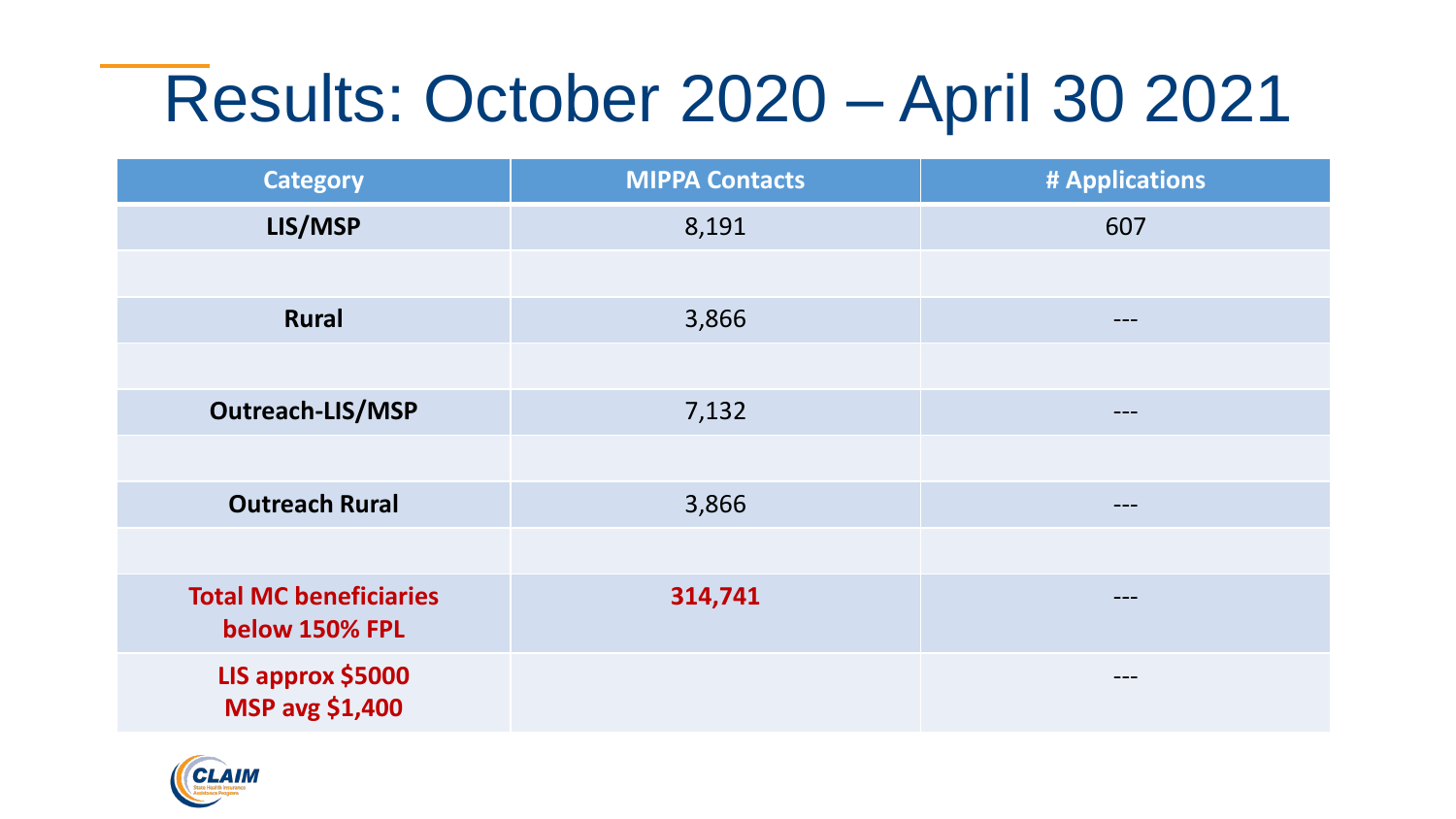#### Trusted Resource: LIS/MSP

- Volunteer Knowledge and path for initial and continuing education by CLAIM, CMS, SHIPTA, etc.
- Experienced, confident volunteers statewide
- Screen each counseling contact for LIS/MSP to save client \$ with correct level of applications
- CCurrent Tools and Helps for volunteer support
- Current material for Beneficiary education
- Advocates with can do attitude
- Good communication skills
- CExpanding outreach strategy
- CClient surveys for continuous improvement-monthly, AEP
- What else would you add? (CHAT BOX, email to Judy w cc to RL)
- CHow to incorporate "trusted resource" into conversation

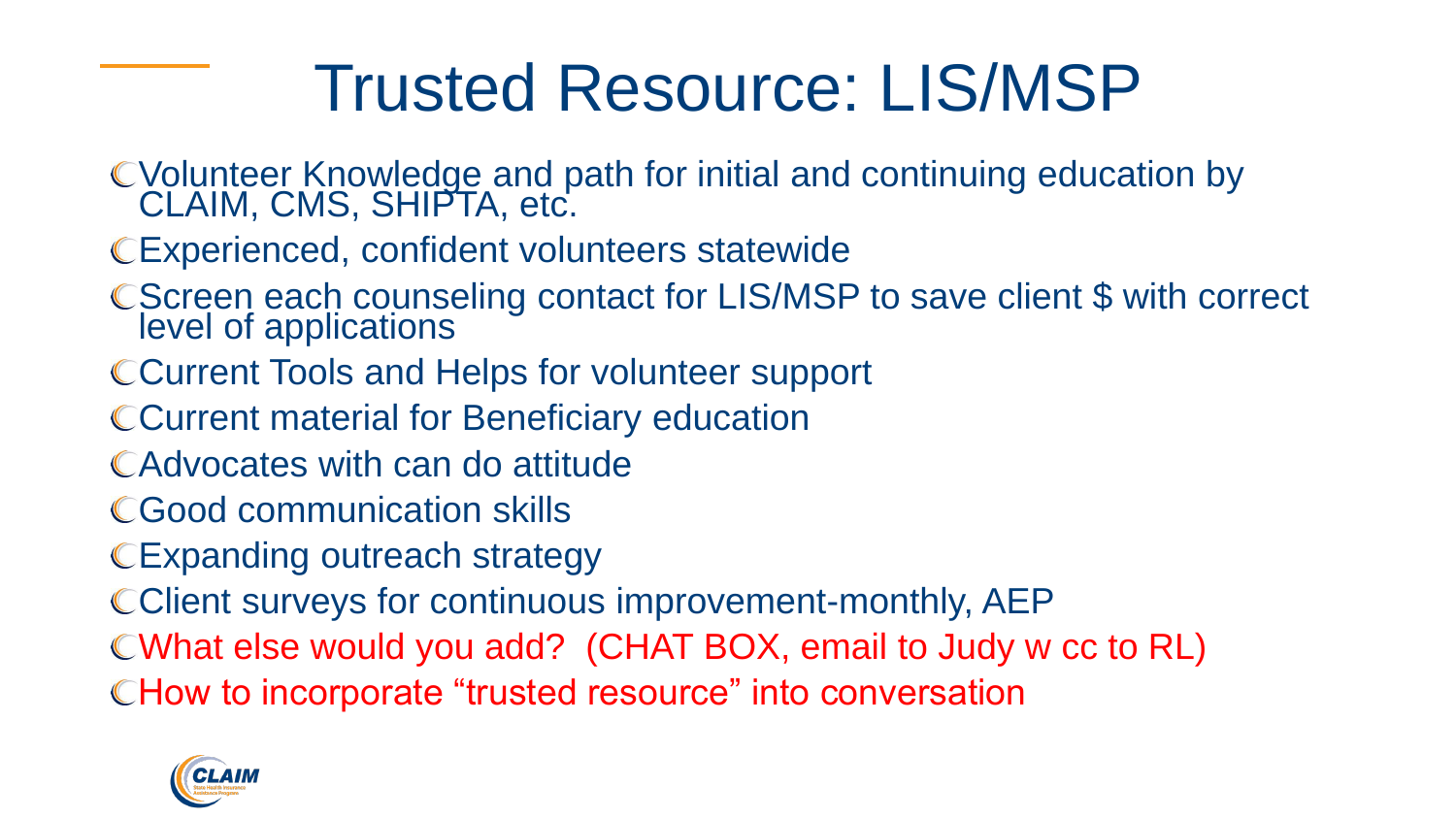### SHIPtools: LIS/MSP data entry

Cindy Carr is preparing a SHIPtools training in a June timeframe. Please send your questions to her for inclusion in her training.

[ccarr@MoConnectionsForHealth.org](mailto:ccarr@MoConnectionsForHealth.org)